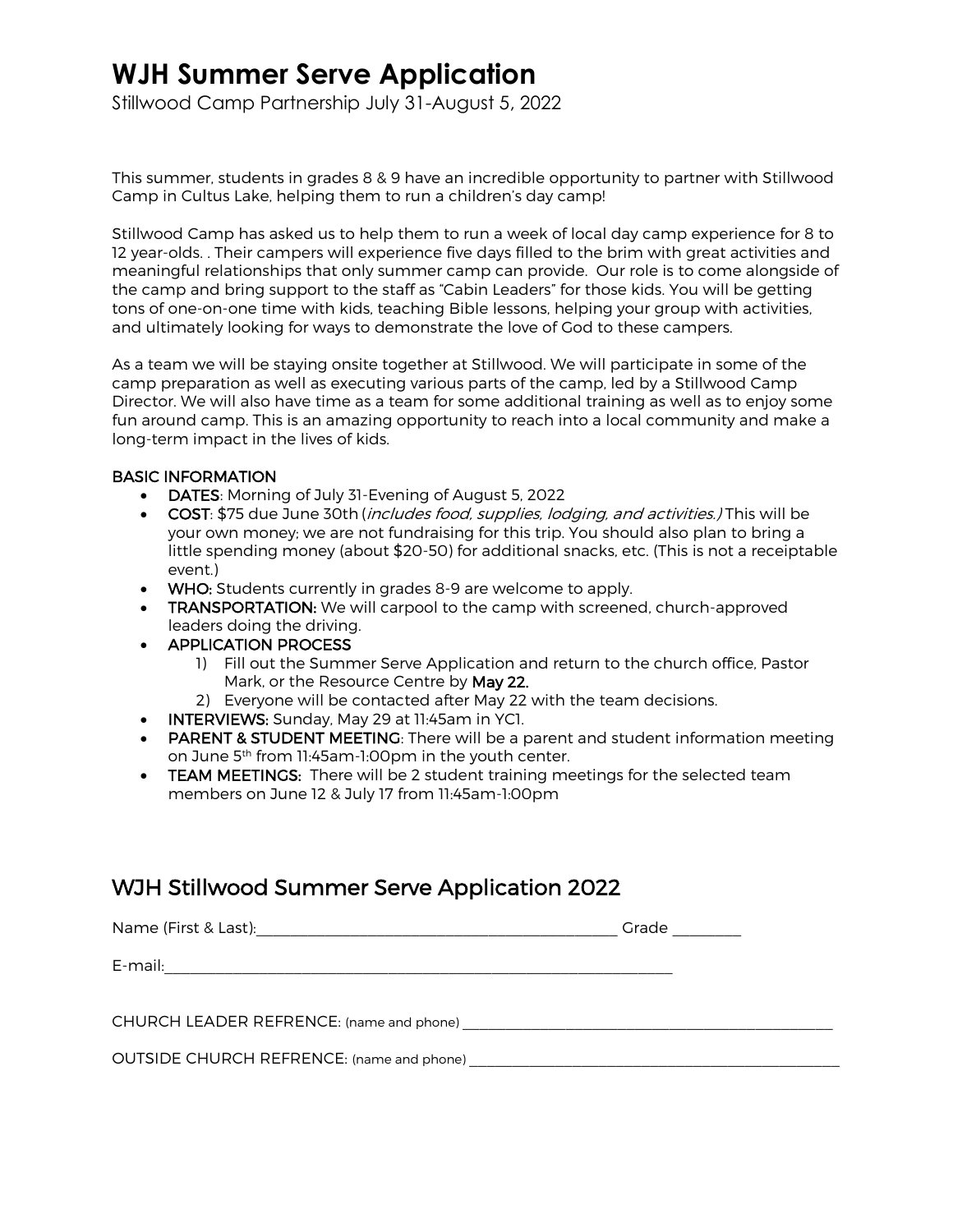#### JUST A FEW QUESTIONS

Take time to answer the questions on this sheet. Please print clearly and if you're more comfortable or need more room you can type out your answers and attach them to this sheet. If you have any questions please contact Pastor Mark at the church office (604-435-5544) or by e-mail at mjanzen@willingdon.org.

- 1) How have you connected with Willingdon Junior High (WJH) this past year?
- 2) Do you like serving and helping people? If so, how have you previously done this, whether at church or otherwise?
- 3) What is the Gospel? (The good news about Jesus)
- 4) Have you responded to the Gospel? If so, how?
- 5) Have you been baptized? If not, are you thinking about it?
- 6) How has Jesus made an impact on your life?
- 7) What would you like to see happen in your life as a result of your participation in this trip?
- 8) Why do you want to serve God this summer?
- 9) What talents, gifts or abilities do you have that can add to our team?
- 10) What takes up your time each week? What drains you? What fills you up?
- 11) What are you passionate about (what are some of your favourite things in life?)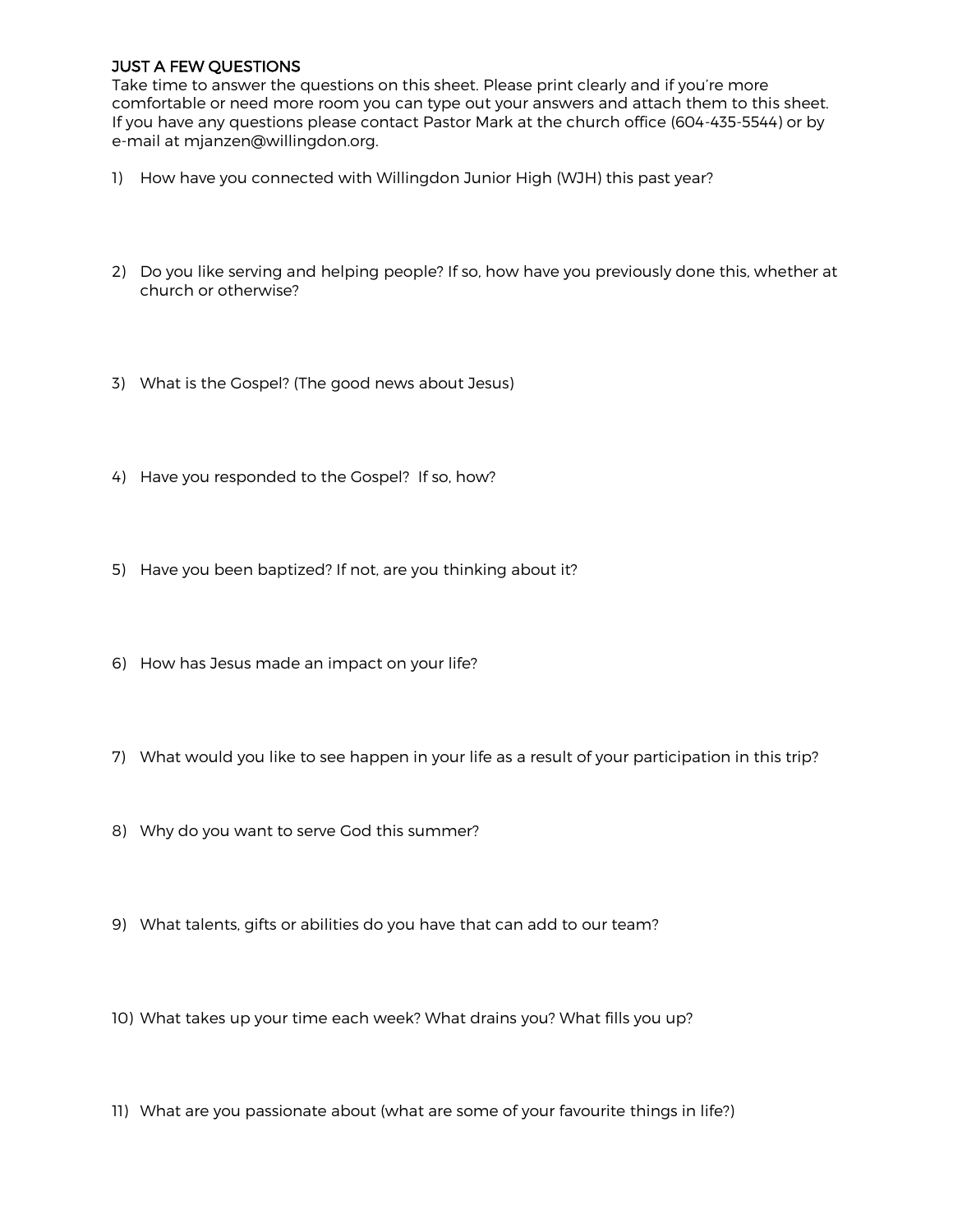## Stillwood Summer Serve Waiver 2022

| Allergies/Medical Conditions/Medications we should know about:                                                                             |  |  |
|--------------------------------------------------------------------------------------------------------------------------------------------|--|--|
| Are there any physical or emotional issues that may hinder your child's ability to participate in<br>this trip? (If yes, please explain) : |  |  |
| Does your child have any food allergies or dietary restrictions?                                                                           |  |  |
| Alternate Emergency Contact Name & Phone Number:                                                                                           |  |  |
|                                                                                                                                            |  |  |

We, the undersigned parent(s) or legal guardians of  $\equiv$ 

**do hereby release, forever discharge and agree to hold harmless Willingdon Church and the representatives thereof from any and all liability, claims, or demands for personal injury, sickness, or property damage and expenses of any nature whatsoever which may be incurred by my child in the course of participation in the WJH Summer Serve trip to Stillwood Camp, July 31-August 5, 2022.** 

*I/We, the parents or guardians of the child named above, authorize the ministry staff of Willingdon Church to sign a consent for medical treatment and to authorize any physician or hospital to provide medical assessment, treatment or procedures for the participant named above.*

*I/We, the parents or guardians of the child named above, undertake and agree to indemnify and hold blameless the ministry staff, Willingdon Church, its pastors, Board of Elders, and directors and volunteers from and against any loss, damage or injury suffered by the participant as a result of being part of the activities of Willingdon Church and the Summer Serve Trip, as well as of any medical treatment authorized by the supervising individuals representing the church.* 

*We give authorization for the church to provide all necessary food, transportation, and lodging as applicable.*

*We give our permission for our child to participate in the Summer Serve Trip and its related activities, and for any representative of the church to obtain necessary medical treatment. We assume responsibility for any medical bills incurred.* 

*Should our child have to return home before the group for medical or disciplinary reasons, we hereby assume any costs incurred.*

*Please note that accidents can be the result of the nature of the activity and can occur with or without any fault on either the part of the student, or Willingdon Church or its employees or agents, or the facility where the activity is taking place.*